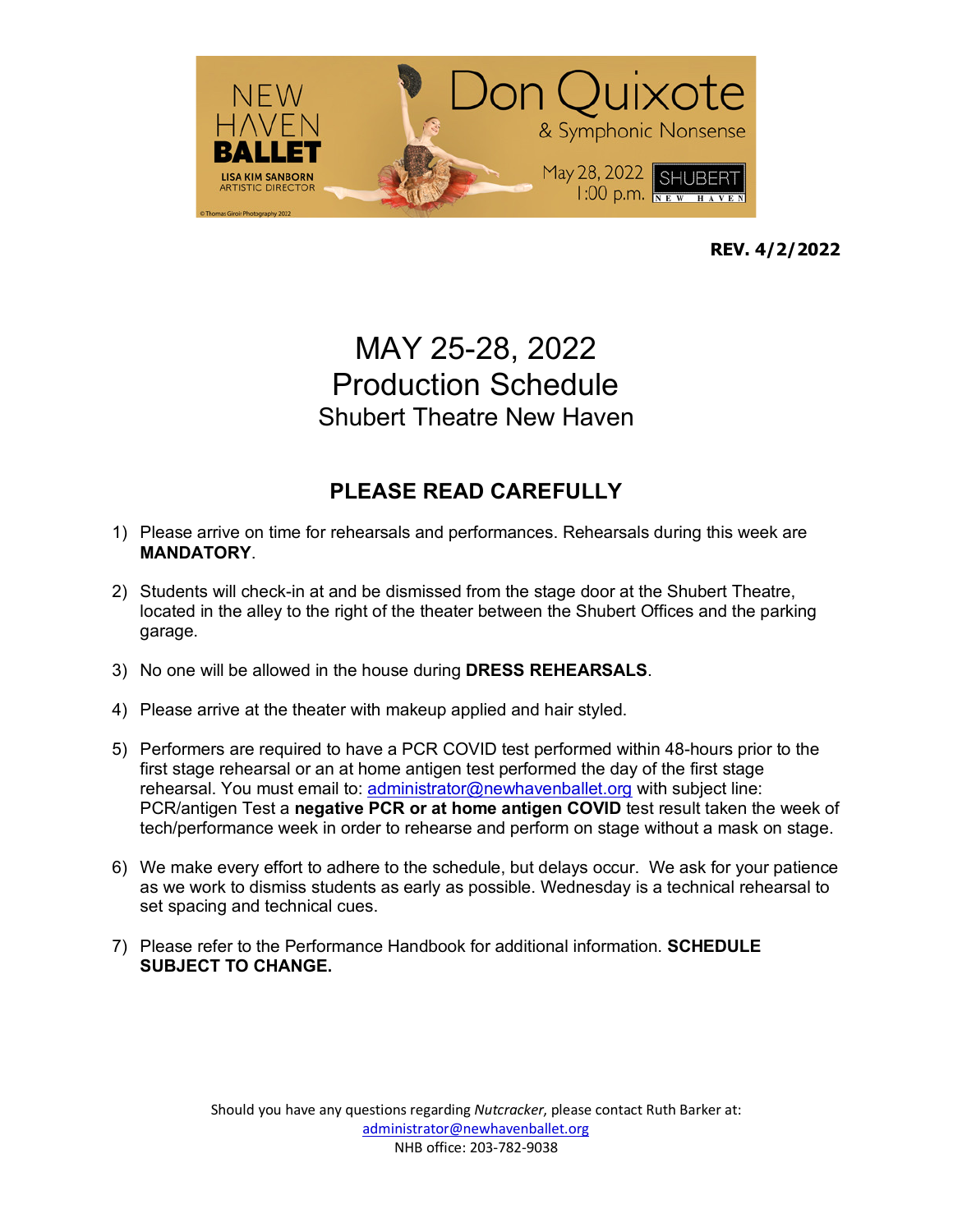

#### **WEDNESDAY MAY 25, 2022**

### **\*Mandatory Technical Rehearsal\* Shubert Theatre**

#### **Arrive with hair done wearing class uniform No makeup**

- 3:30 Level 5-8 Students Check In
- 3:45-4:30 Warm up class Level 5-8 on stage
- 4:45-8:00 TECH RUN ORDER:
	- 1. Intermediate/Advanced Contemporary
	- 2. Beginning Contemporary
	- 3. Bows
	- 4. Don Quixote: Act 1
	- 5. Don Quixote: Act 3
	- 6. Don Quixote: Act 2
	- 7. Symphonic Nonsense

| <b>Role</b>                                  | Check In | <b>Check Out</b> |
|----------------------------------------------|----------|------------------|
|                                              |          |                  |
| <b>Beginning Contemporary</b>                | 4:15     | 5:15             |
| Intermediate/Advanced Contemporary           | 3:30     | 5:15             |
| <b>Symphonic Nonsense</b>                    | 3:30     | 8:00             |
| Creative Ballet 2, Primary, Level 2, Level 3 | 4:45     | 6:00             |
| Pre-Ballet, Level 1, Level 4                 | 4:45     | 6:45             |
| Kitri (ALL), Mercedes, Piccilia              | 3:30     | 8:00             |
| Kitri's Friends/Bridesmaids                  | 3:30     | 8:00             |
| <b>Kitri Variation Corps</b>                 | 3:30     | 6:45             |
| <b>Basilio</b>                               | 4:45     | 6:45             |
| <b>Town Maidens</b>                          | 3:30     | 6:00             |
| Young Toreadors, Gamache                     | 3:30     | 6:00             |
| Queen of the Dryads, Dulcinea, Cupid         | 3:30     | 8:00             |
| Dryad and Cupid Corps de Ballet              | 3:30     | 7:45             |

Should you have any questions, please contact Ruth Barker at: administrator@newhavenballet.org Tel: 413-297-7294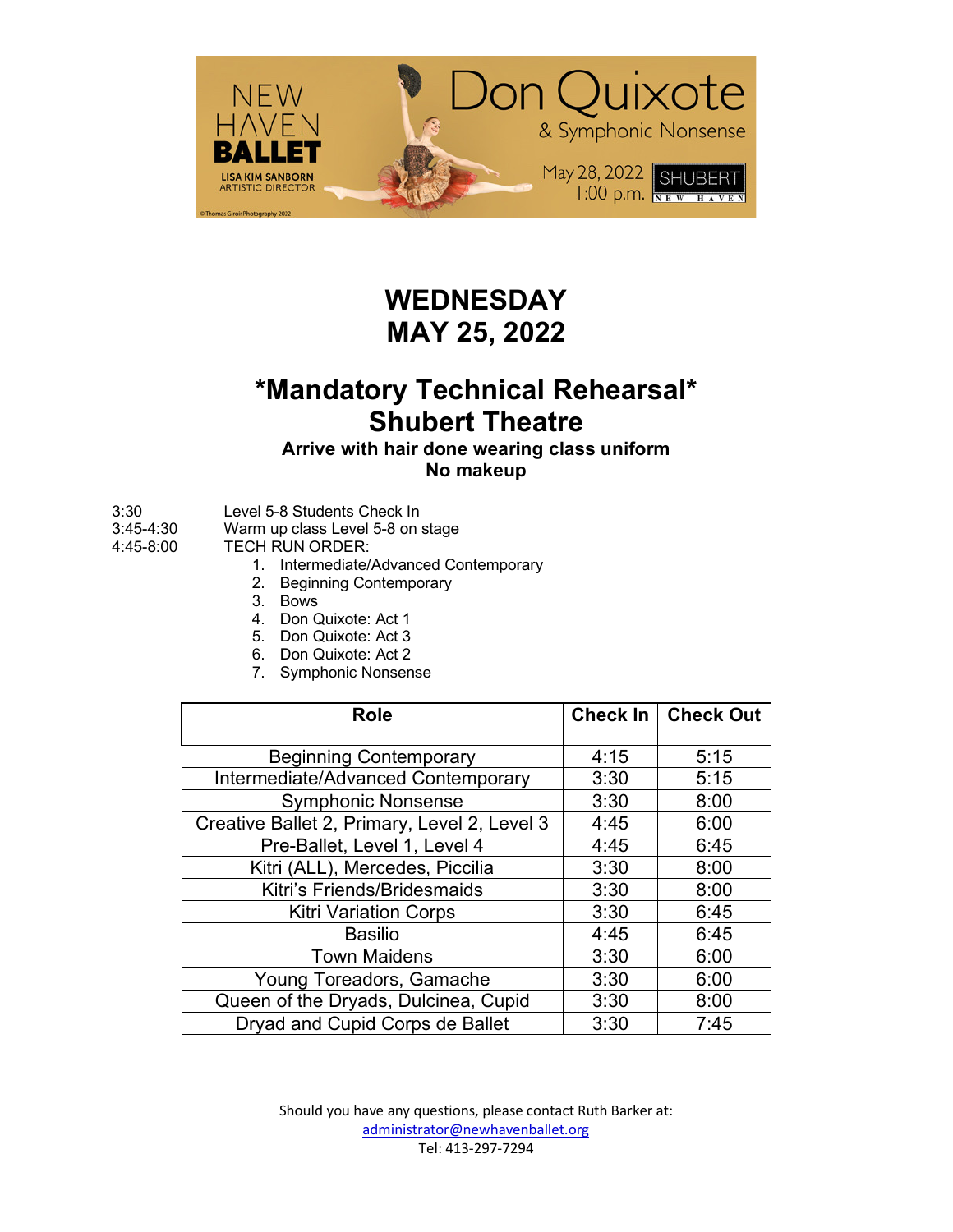

\*ALL dancers are required to attend the technical spacing and dress rehearsals. Dancers are expected to show up on time wearing their NHB class uniform with their hair done. We make every effort to adhere to the schedule.

> **THURSDAY MAY 26, 2022**

### **\*Mandatory Technical/Dress Rehearsal\* Shubert Theatre**

#### **Arrive with hair done wearing class uniform No makeup**

- 3:30 Level 5-8 Students Check In
- 3:45-4:30 Warm up class Level 5-8 on stage
- 4:45-8:00 REHEARSAL RUN ORDER:
	- 1. Intermediate/Advanced Contemporary
	- 2. Beginning Contemporary
	- 3. Bows
	- 4. Symphonic Nonsense
	- 5. Don Quixote: Act 1
	- 6. Don Quixote: Act 2
	- 7. Don Quixote: Act 3

| <b>Role</b>                                  |      | Check In   Check Out |
|----------------------------------------------|------|----------------------|
|                                              |      |                      |
| <b>Beginning Contemporary</b>                | 4:15 | 5:15                 |
| Intermediate/Advanced Contemporary           | 3:30 | 5:15                 |
| <b>Symphonic Nonsense</b>                    | 3:30 | 8:00                 |
| Creative Ballet 2, Primary, Level 2, Level 3 | 4:45 | 6:15                 |
| Pre-Ballet, Level 1, Level 4                 | 4:45 | 7:30                 |
| Kitri (ALL), Mercedes, Piccilia              | 3:30 | 8:00                 |
| Kitri's Friends/Bridesmaids                  | 3:30 | 8:00                 |
| <b>Kitri Variation Corps</b>                 | 3:30 | 8:00                 |
| <b>Basilio</b>                               | 4:45 | 8:00                 |
| <b>Town Maidens</b>                          | 3:30 | 6:15                 |
| Young Toreadors, Gamache                     | 3:30 | 6:15                 |
| Queen of the Dryads, Dulcinea, Cupid         | 3:30 | 8:00                 |
| Dryad and Cupid Corps de Ballet              | 3:30 | 7:00                 |

Should you have any questions, please contact Ruth Barker at: administrator@newhavenballet.org Tel: 413-297-7294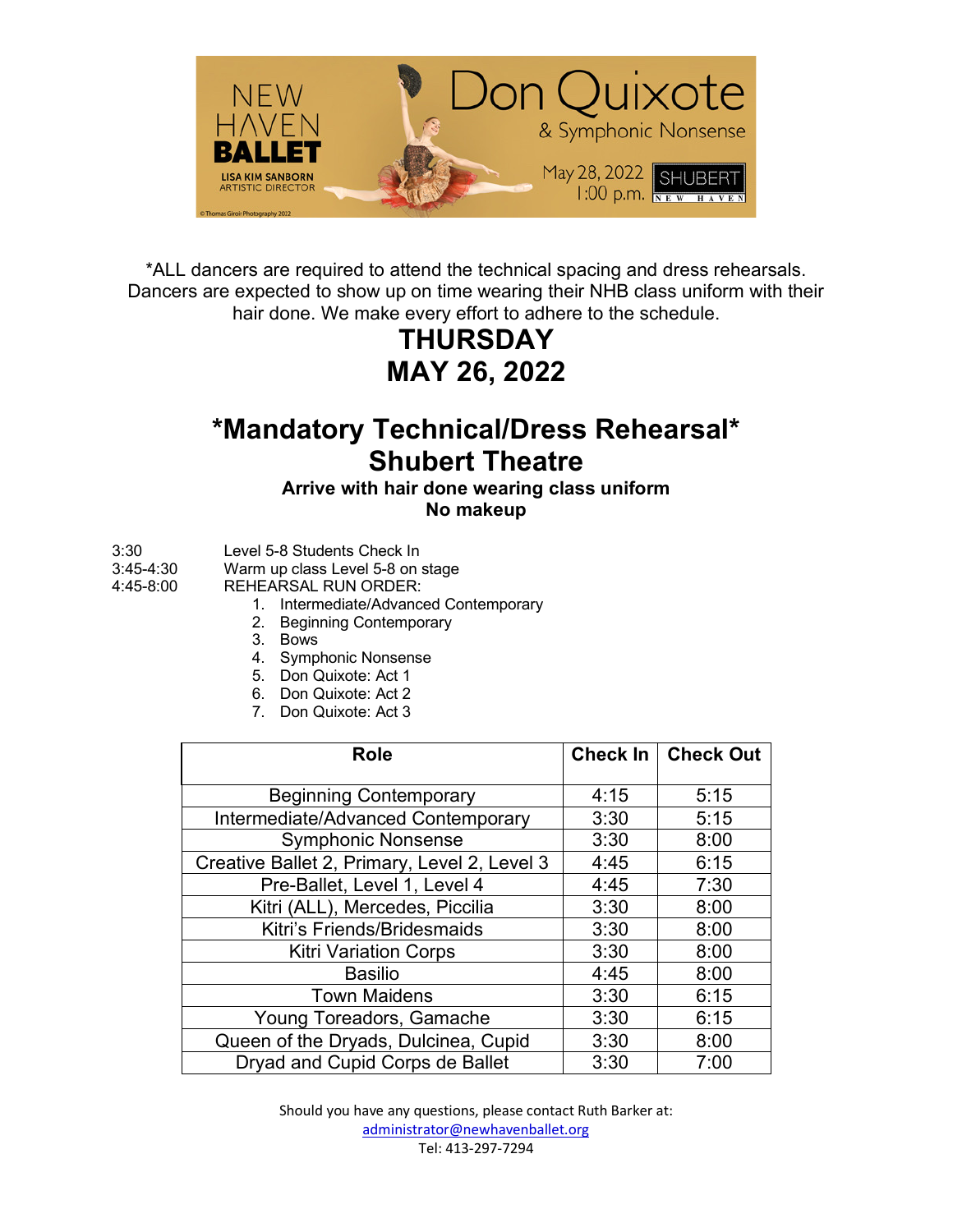

\*This is a full dress rehearsal. We will run through the entire show, including costumes and hair. No makeup.<sup>\*</sup>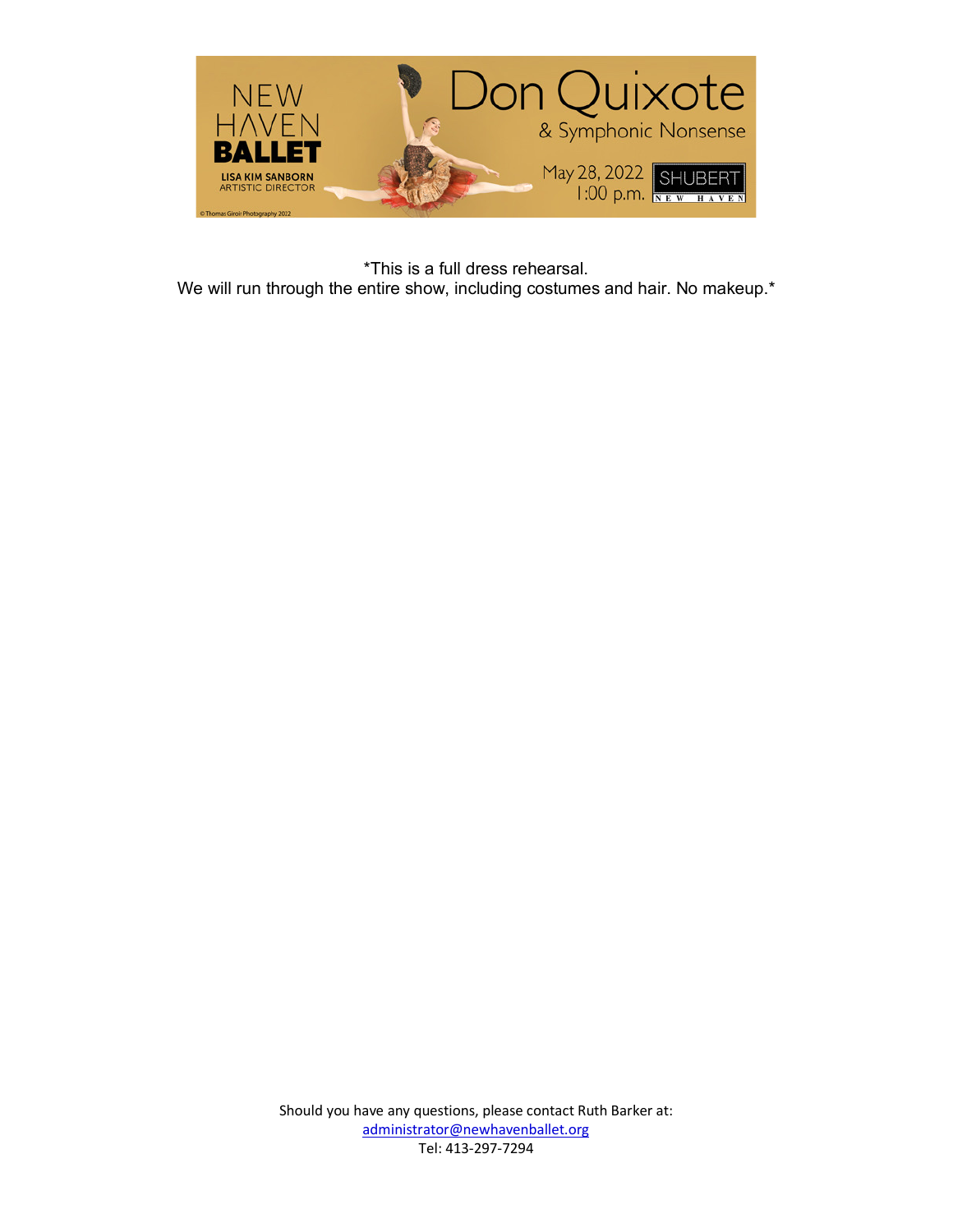

## **FRIDAY MAY 27, 2022**

# **\*Mandatory FULL Dress Rehearsal\* Shubert Theatre**

**Arrive with hair and makeup done**

3:30 Level 5-8 Students Check In

3:45-4:30 Warm up class Level 5-8 on stage

5:00-8:00 FULL DRESS REHEARSAL RUN ORDER:

- 1. Intermediate/Advanced Contemporary
- 2. Beginning Contemporary
- 3. Symphonic Nonsense
- 4. Don Quixote: Act 1
- 5. Don Quixote: Act 2
- 6. Don Quixote: Act 3
- 7. Bows

| <b>Role</b>                                  | <b>Check In</b> | <b>Check Out</b> |
|----------------------------------------------|-----------------|------------------|
|                                              |                 |                  |
| <b>Beginning Contemporary</b>                | 4:30            | 7:45             |
| Intermediate/Advanced Contemporary           | 3:30            | 7:45             |
| <b>Symphonic Nonsense</b>                    | 3:30            | 7:45             |
| Creative Ballet 2, Primary, Level 2, Level 3 | 5:15            | 7:30             |
| Pre-Ballet, Level 1, Level 4                 | 6:15            | 7:30             |
| Kitri (ALL), Mercedes, Piccilia              | 3:30            | 7:45             |
| Kitri's Friends/Bridesmaids                  | 3:30            | 7:45             |
| <b>Kitri Variation Corps</b>                 | 3:30            | 7:45             |
| <b>Basilio</b>                               | 3:30            | 7:45             |
| <b>Town Maidens</b>                          | 3:30            | 7:45             |
| Young Toreadors, Gamache                     | 3:30            | 7:45             |
| Queen of the Dryads, Dulcinea, Cupid         | 3:30            | 7:45             |
| Dryad and Cupid Corps de Ballet              | 3:30            | 7:45             |

\*This is a full dress rehearsal.

We will run through the entire show, including bows at the end. Costumes, makeup and hair.\*

Should you have any questions, please contact Ruth Barker at: administrator@newhavenballet.org Tel: 413-297-7294